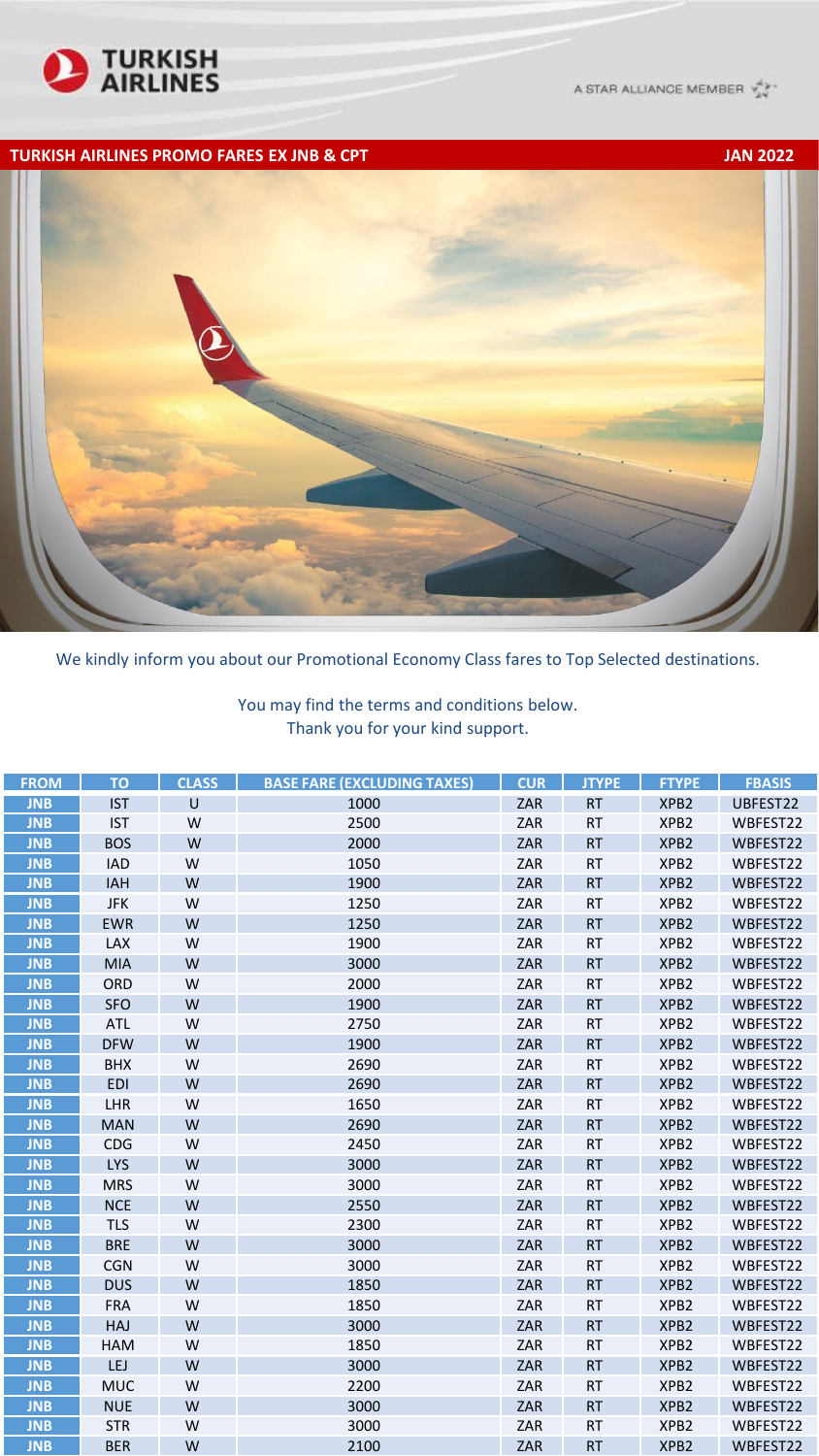| <b>FROM</b> | <b>TO</b>  | <b>CLASS</b> | <b>BASE FARE (EXCLUDING TAXES)</b> | <b>CUR</b> | <b>JTYPE</b> | <b>FTYPE</b>     | <b>FBASIS</b> |
|-------------|------------|--------------|------------------------------------|------------|--------------|------------------|---------------|
| <b>JNB</b>  | <b>FCO</b> | W            | 1790                               | ZAR        | <b>RT</b>    | XPB <sub>2</sub> | WBFEST22      |
| <b>JNB</b>  | <b>MXP</b> | W            | 2000                               | ZAR        | <b>RT</b>    | XPB <sub>2</sub> | WBFEST22      |
| <b>JNB</b>  | <b>NAP</b> | W            | 2690                               | ZAR        | <b>RT</b>    | XPB <sub>2</sub> | WBFEST22      |
| <b>JNB</b>  | <b>VCE</b> | W            | 2200                               | ZAR        | <b>RT</b>    | XPB <sub>2</sub> | WBFEST22      |
| <b>JNB</b>  | <b>BSL</b> | W            | 2700                               | ZAR        | <b>RT</b>    | XPB <sub>2</sub> | WBFEST22      |
| <b>JNB</b>  | <b>GVA</b> | W            | 2400                               | ZAR        | <b>RT</b>    | XPB <sub>2</sub> | WBFEST22      |
| <b>JNB</b>  | ZRH        | W            | 2000                               | ZAR        | <b>RT</b>    | XPB <sub>2</sub> | WBFEST22      |
| <b>JNB</b>  | <b>TLV</b> | W            | 2400                               | ZAR        | <b>RT</b>    | XPB <sub>2</sub> | WBFEST22      |
| <b>JNB</b>  | <b>BEY</b> | W            | 2600                               | ZAR        | <b>RT</b>    | XPB <sub>2</sub> | WBFEST22      |
| <b>JNB</b>  | <b>DXB</b> | W            | 2300                               | ZAR        | <b>RT</b>    | XPB <sub>2</sub> | WBFEST22      |
| <b>JNB</b>  | <b>TUN</b> | W            | 2300                               | ZAR        | <b>RT</b>    | XPB <sub>2</sub> | WBFEST22      |
| <b>JNB</b>  | <b>YUL</b> | W            | 2900                               | ZAR        | <b>RT</b>    | XPB <sub>2</sub> | WBFEST22      |
| <b>JNB</b>  | <b>YYZ</b> | W            | 3700                               | ZAR        | <b>RT</b>    | XPB <sub>2</sub> | WBFEST22      |
| <b>JNB</b>  | <b>YVR</b> | W            | 4400                               | ZAR        | <b>RT</b>    | XPB <sub>2</sub> | WBFEST22      |
| <b>JNB</b>  | <b>ARN</b> | W            | 1550                               | ZAR        | <b>RT</b>    | XPB <sub>2</sub> | WBFEST22      |
| <b>JNB</b>  | <b>CPH</b> | W            | 2400                               | ZAR        | <b>RT</b>    | XPB <sub>2</sub> | WBFEST22      |
| <b>JNB</b>  | OSL        | W            | 2400                               | ZAR        | <b>RT</b>    | XPB <sub>2</sub> | WBFEST22      |
| <b>JNB</b>  | <b>HEL</b> | W            | 3100                               | ZAR        | <b>RT</b>    | XPB2             | WBFEST22      |
| <b>JNB</b>  | <b>VIE</b> | W            | 2200                               | ZAR        | <b>RT</b>    | XPB <sub>2</sub> | WBFEST22      |
| <b>JNB</b>  | <b>BUD</b> | W            | 2700                               | ZAR        | <b>RT</b>    | XPB <sub>2</sub> | WBFEST22      |
| <b>JNB</b>  | <b>OTP</b> | W            | 4100                               | ZAR        | <b>RT</b>    | XPB <sub>2</sub> | WBFEST22      |
| <b>JNB</b>  | SOF        | W            | 2900                               | ZAR        | <b>RT</b>    | XPB <sub>2</sub> | WBFEST22      |
| <b>JNB</b>  | <b>ATH</b> | W            | 2500                               | ZAR        | <b>RT</b>    | XPB <sub>2</sub> | WBFEST22      |
| <b>JNB</b>  | <b>BEG</b> | W            | 2400                               | ZAR        | <b>RT</b>    | XPB <sub>2</sub> | WBFEST22      |
| <b>JNB</b>  | <b>DAC</b> | W            | 2600                               | ZAR        | <b>RT</b>    | XPB <sub>2</sub> | WBFEST22      |
| <b>JNB</b>  | <b>BRU</b> | W            | 2200                               | ZAR        | <b>RT</b>    | XPB <sub>2</sub> | WBFEST22      |
| <b>JNB</b>  | AMS        | W            | 2400                               | ZAR        | <b>RT</b>    | XPB <sub>2</sub> | WBFEST22      |
| <b>JNB</b>  | <b>MAD</b> | W            | 2400                               | ZAR        | <b>RT</b>    | XPB <sub>2</sub> | WBFEST22      |
| <b>JNB</b>  | <b>BCN</b> | W            | 2500                               | ZAR        | <b>RT</b>    | XPB <sub>2</sub> | WBFEST22      |
| <b>JNB</b>  | <b>BCN</b> | W            | 4750                               | ZAR        | <b>RT</b>    | XPB <sub>2</sub> | WBFEST22      |

| <b>FROM</b> | <b>TO</b>  | <b>CLASS</b> | <b>BASE FARE (EXCLUDING TAXES)</b> | <b>CUR</b> | <b>JTYPE</b> | <b>FTYPE</b>     | <b>FBASIS</b> |
|-------------|------------|--------------|------------------------------------|------------|--------------|------------------|---------------|
| <b>CPT</b>  | <b>IST</b> | $\cup$       | 1000                               | ZAR        | <b>RT</b>    | XPB <sub>2</sub> | UBFEST22      |
| <b>CPT</b>  | <b>BOS</b> | W            | 580                                | ZAR        | <b>RT</b>    | XPB2             | WBFEST22      |
| <b>CPT</b>  | <b>IAD</b> | W            | 1840                               | ZAR        | <b>RT</b>    | XPB <sub>2</sub> | WBFEST22      |
| <b>CPT</b>  | IAH        | W            | 3540                               | ZAR        | <b>RT</b>    | XPB2             | WBFEST22      |
| <b>CPT</b>  | <b>JFK</b> | W            | 3000                               | ZAR        | <b>RT</b>    | XPB <sub>2</sub> | WBFEST22      |
| <b>CPT</b>  | <b>EWR</b> | W            | 3000                               | ZAR        | <b>RT</b>    | XPB <sub>2</sub> | WBFEST22      |
| <b>CPT</b>  | LAX        | W            | 3777                               | ZAR        | <b>RT</b>    | XPB <sub>2</sub> | WBFEST22      |
| <b>CPT</b>  | <b>MIA</b> | W            | 4000                               | ZAR        | <b>RT</b>    | XPB2             | WBFEST22      |
| <b>CPT</b>  | ORD        | W            | 2880                               | ZAR        | <b>RT</b>    | XPB <sub>2</sub> | WBFEST22      |
| <b>CPT</b>  | <b>SFO</b> | W            | 3777                               | ZAR        | <b>RT</b>    | XPB2             | WBFEST22      |
| <b>CPT</b>  | <b>ATL</b> | W            | 3333                               | ZAR        | <b>RT</b>    | XPB <sub>2</sub> | WBFEST22      |
| <b>CPT</b>  | <b>BHX</b> | W            | 2400                               | ZAR        | <b>RT</b>    | XPB <sub>2</sub> | WBFEST22      |
| <b>CPT</b>  | <b>EDI</b> | W            | 2400                               | ZAR        | <b>RT</b>    | XPB <sub>2</sub> | WBFEST22      |
| <b>CPT</b>  | LHR        | W            | 1400                               | ZAR        | <b>RT</b>    | XPB2             | WBFEST22      |
| <b>CPT</b>  | <b>MAN</b> | W            | 2400                               | ZAR        | <b>RT</b>    | XPB <sub>2</sub> | WBFEST22      |
| <b>CPT</b>  | <b>CDG</b> | W            | 1800                               | ZAR        | <b>RT</b>    | XPB <sub>2</sub> | WBFEST22      |
| <b>CPT</b>  | <b>LYS</b> | W            | 2600                               | ZAR        | <b>RT</b>    | XPB <sub>2</sub> | WBFEST22      |
| <b>CPT</b>  | <b>MRS</b> | W            | 3000                               | ZAR        | <b>RT</b>    | XPB2             | WBFEST22      |
| <b>CPT</b>  | <b>NCE</b> | W            | 2660                               | ZAR        | <b>RT</b>    | XPB <sub>2</sub> | WBFEST22      |
| <b>CPT</b>  | <b>TLS</b> | W            | 3000                               | ZAR        | <b>RT</b>    | XPB <sub>2</sub> | WBFEST22      |
| <b>CPT</b>  | <b>SXB</b> | W            | 2600                               | ZAR        | <b>RT</b>    | XPB <sub>2</sub> | WBFEST22      |
| <b>CPT</b>  | <b>BRE</b> | W            | 2200                               | ZAR        | <b>RT</b>    | XPB2             | WBFEST22      |
| <b>CPT</b>  | <b>CGN</b> | W            | 2200                               | ZAR        | <b>RT</b>    | XPB <sub>2</sub> | WBFEST22      |
| <b>CPT</b>  | <b>DUS</b> | W            | 2200                               | ZAR        | <b>RT</b>    | XPB <sub>2</sub> | WBFEST22      |
| <b>CPT</b>  | <b>FRA</b> | W            | 2200                               | ZAR        | <b>RT</b>    | XPB <sub>2</sub> | WBFEST22      |
| <b>CPT</b>  | HAJ        | W            | 2200                               | ZAR        | <b>RT</b>    | XPB2             | WBFEST22      |
| <b>CPT</b>  | <b>HAM</b> | W            | 2200                               | ZAR        | <b>RT</b>    | XPB <sub>2</sub> | WBFEST22      |
| <b>CPT</b>  | LEJ        | W            | 3200                               | ZAR        | <b>RT</b>    | XPB <sub>2</sub> | WBFEST22      |
| <b>CPT</b>  | <b>MUC</b> | W            | 2200                               | ZAR        | <b>RT</b>    | XPB <sub>2</sub> | WBFEST22      |
| <b>CPT</b>  | <b>NUE</b> | W            | 2200                               | ZAR        | <b>RT</b>    | XPB2             | WBFEST22      |
| <b>CPT</b>  | <b>STR</b> | W            | 2200                               | ZAR        | <b>RT</b>    | XPB <sub>2</sub> | WBFEST22      |
| <b>CPT</b>  | <b>BER</b> | W            | 1900                               | ZAR        | <b>RT</b>    | XPB <sub>2</sub> | WBFEST22      |
| <b>CPT</b>  | <b>BLQ</b> | W            | 2300                               | ZAR        | <b>RT</b>    | XPB <sub>2</sub> | WBFEST22      |
| <b>CPT</b>  | <b>CTA</b> | W            | 3900                               | ZAR        | <b>RT</b>    | XPB2             | WBFEST22      |